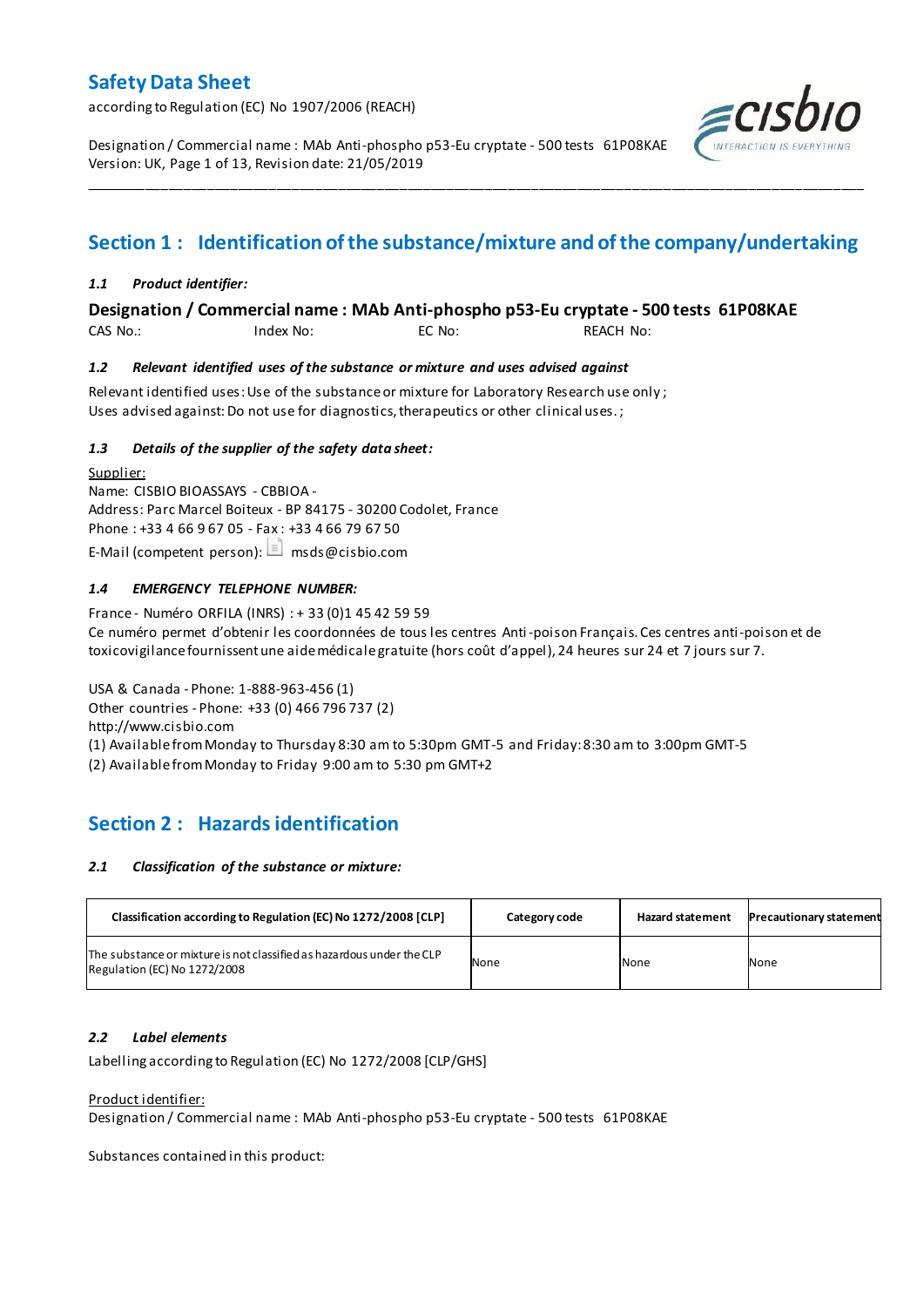according to Regulation (EC) No 1907/2006 (REACH)

Designation / Commercial name : MAb Anti-phospho p53-Eu cryptate - 500 tests 61P08KAE Version: UK, Page 2 of 13, Revision date: 21/05/2019



Hazard pictograms

Signal word:

Hazard and precautionary statements:

#### *2.3 Other hazards*

The mixture does not contain substances classified as 'Substances of Very High Concern' (SVHC) >= 0.1% published by the European CHemicals Agency (ECHA) under article 57 of REACH. The mixture satisfies neither the PBT nor the vPvB criteria for mixtures in accordance with annexe XIII of the REACH regulations EC 1907/2006. ; Adverse human health effects and symptoms:

\_\_\_\_\_\_\_\_\_\_\_\_\_\_\_\_\_\_\_\_\_\_\_\_\_\_\_\_\_\_\_\_\_\_\_\_\_\_\_\_\_\_\_\_\_\_\_\_\_\_\_\_\_\_\_\_\_\_\_\_\_\_\_\_\_\_\_\_\_\_\_\_\_\_\_\_\_\_\_\_\_\_\_\_\_\_\_\_\_\_\_\_\_\_\_\_\_\_\_\_\_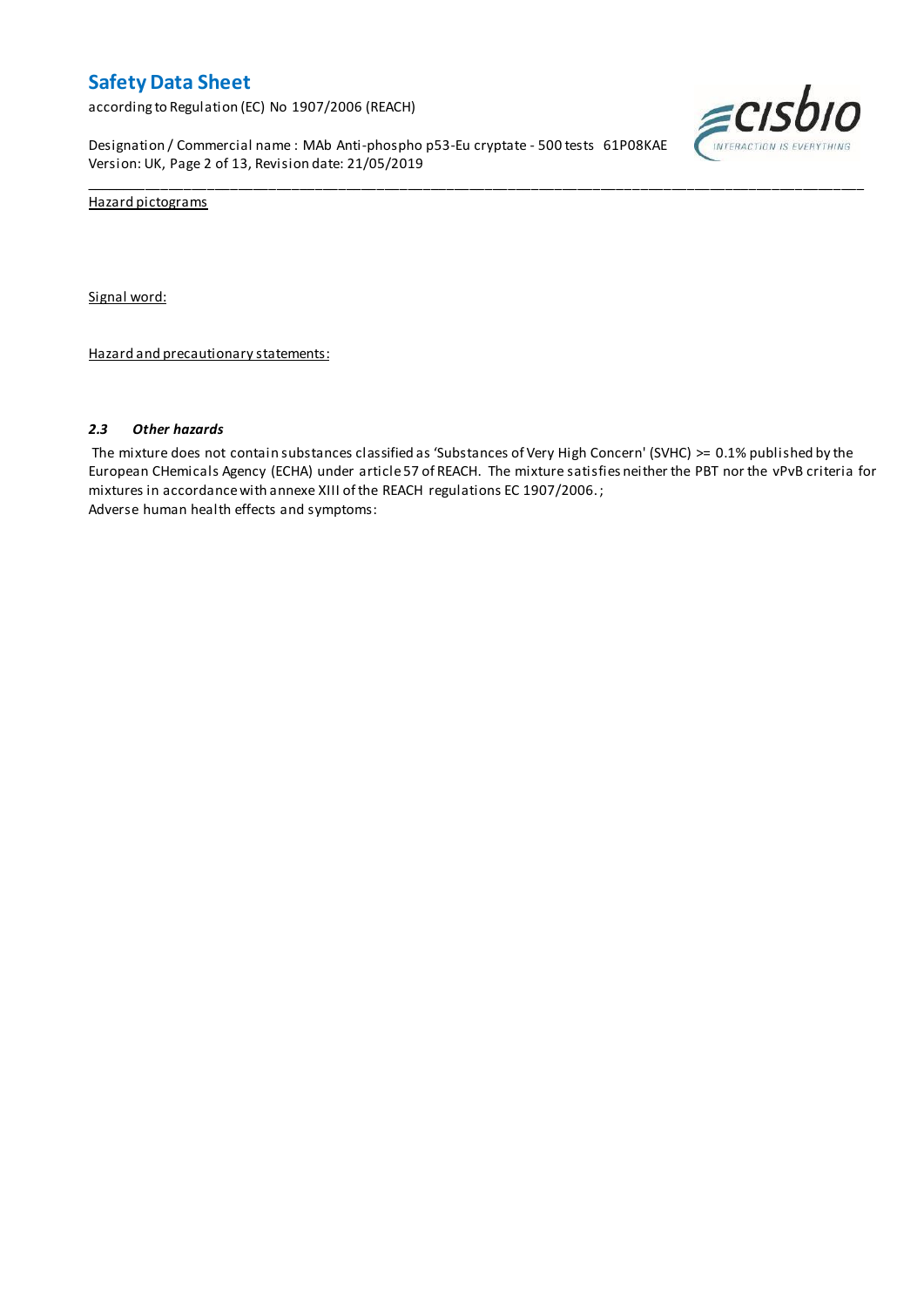according to Regulation (EC) No 1907/2006 (REACH)



Designation / Commercial name : MAb Anti-phospho p53-Eu cryptate - 500 tests 61P08KAE Version: UK, Page 3 of 13, Revision date: 21/05/2019

# **Section 3 : Composition/information on ingredients**

### *3.2 Mixtures*

Hazardous ingredients:

| Substance name                                                               | $CASn^{\circ}$ | Index $n^{\circ}$ | EC n <sup>o</sup> | Classification according Regulation (EC) Concentration<br>No. 1272 [CLP] | $(\%)$  | <b>SCL</b> | M-factor |
|------------------------------------------------------------------------------|----------------|-------------------|-------------------|--------------------------------------------------------------------------|---------|------------|----------|
| $4-(2-$<br>hydroxyethyl)piperazin-<br>1-ylethanesulphonic 7365-45-9<br>lacid |                |                   | 230-907-9         |                                                                          | $< 3\%$ |            |          |

\_\_\_\_\_\_\_\_\_\_\_\_\_\_\_\_\_\_\_\_\_\_\_\_\_\_\_\_\_\_\_\_\_\_\_\_\_\_\_\_\_\_\_\_\_\_\_\_\_\_\_\_\_\_\_\_\_\_\_\_\_\_\_\_\_\_\_\_\_\_\_\_\_\_\_\_\_\_\_\_\_\_\_\_\_\_\_\_\_\_\_\_\_\_\_\_\_\_\_\_\_

Additional information:

Full text of H- and EUH-phrases: see SECTION 16.

# **Section 4 : First aid measures**

### *4.1 Description of first aid measures*

**General information**:Do not leave affected person unattended. ;

**Following inhalation:**In case of respiratory tractirritation, consult a physician. ;

**Following skin contact**:After contact with skin, wash immediately with water ;

**Following eye contact**:After contact with the eyes, rinse with water with the eyelids open for a sufficient length of time, then consult an ophthalmologist immediately. ;

**Following ingestion**:Do NOT induce vomiting. ;

**Self-protection of the first aider**:

### *4.2 Most important symptoms and effects, both acute and delayed*

Symptoms:No known symptoms to date. ; Effects:

### *4.3 Indication of any immediate medical attention and special treatment needed*

Notes for the doctor:

# **Section 5 : Firefighting measures**

### *5.1 Extinguishing media:*

**Suitable extinguishing media**:This product is not flammable. Use extinguishing agent suitable for type of surrounding fire ;

### *5.2 Special hazards arising from the substance or mixture*

Hazardous combustion products:/

## *5.3 Advice for fire-fighters*

Wear Protective clothing. ;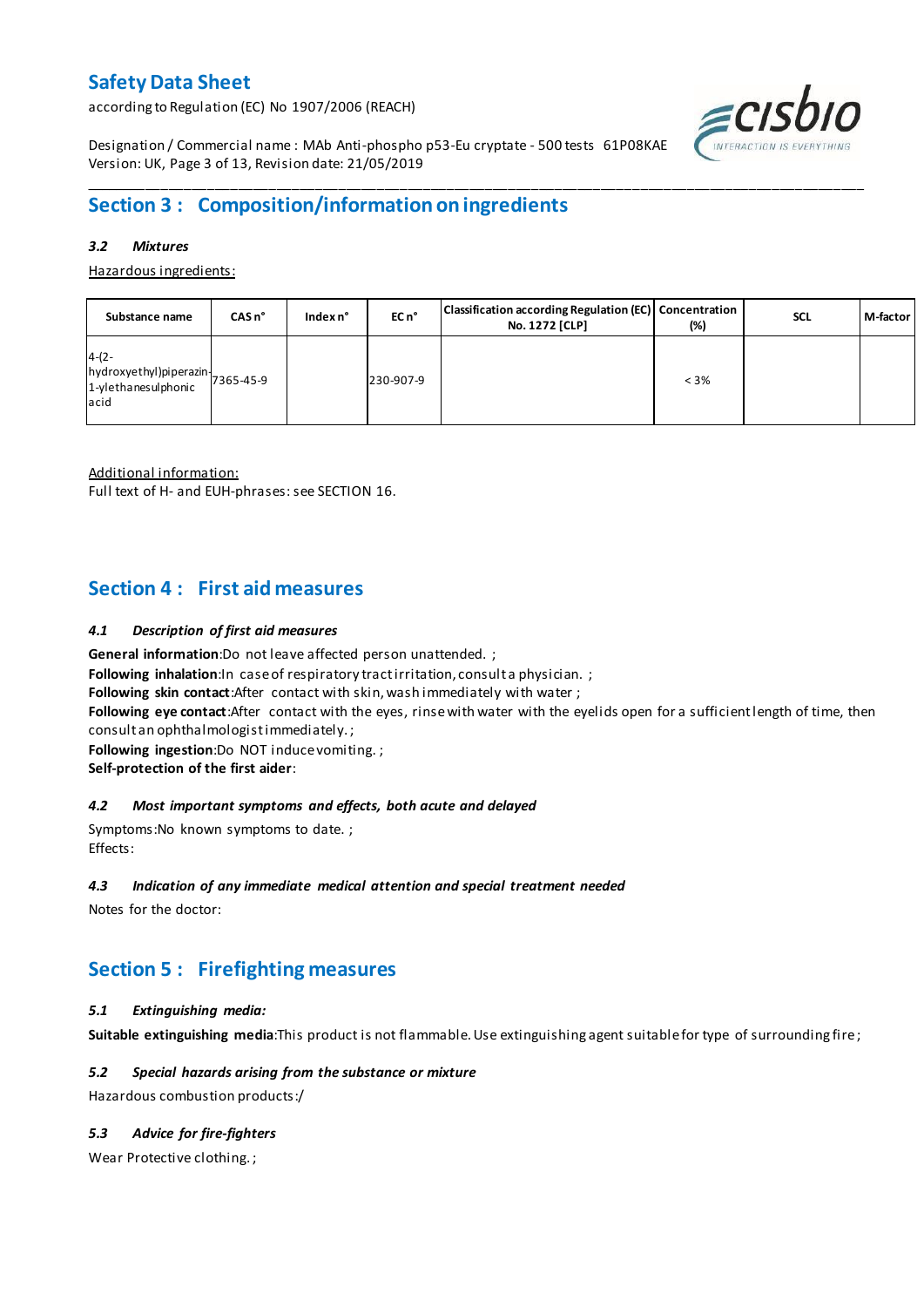according to Regulation (EC) No 1907/2006 (REACH)

Designation / Commercial name : MAb Anti-phospho p53-Eu cryptate - 500 tests 61P08KAE Version: UK, Page 4 of 13, Revision date: 21/05/2019

\_\_\_\_\_\_\_\_\_\_\_\_\_\_\_\_\_\_\_\_\_\_\_\_\_\_\_\_\_\_\_\_\_\_\_\_\_\_\_\_\_\_\_\_\_\_\_\_\_\_\_\_\_\_\_\_\_\_\_\_\_\_\_\_\_\_\_\_\_\_\_\_\_\_\_\_\_\_\_\_\_\_\_\_\_\_\_\_\_\_\_\_\_\_\_\_\_\_\_\_\_



# **Section 6 : Accidental release measures**

### *6.1 Personal precautions, protective equipment and emergency procedures*

Emergency procedures: Provide adequate ventilation. ;

### *6.2 Environmental precautions*

Do not allow to enter into surface water or drains. ;

### *6.3 Methods and material for containment and cleaning up*

For cleaning up:Suitable material for taking up: Absorbing material, organic ; Other information:

### *6.4 Reference to other sections*

Additional information:

# **Section 7 : Handling and storage**

### *7.1 Precautions for safe handling*

Protective measures: Advice on safe handling: Avoid contact with skin, eyes and clothes.; Fire preventions:

Do not eat, drink or smoke in areas where reagents are handled. ; Advice on general occupational hygiene Handle in accordance with good industrial hygiene and safety practice;

### *7.2 Conditions for safe storage, including any incompatibilities*

Technical measures and storage conditions: Requirements for storage rooms and vessels: Keep container tightly closed.; Hints on storage assembly: Materials to avoid: Further information on storage conditions:

### *7.3 Specific end uses:*

Recommendations on specific end uses: Observe technical data sheet. ;

# **Section 8 : Exposure controls/personal protection**

### *8.1 Control parameters*

Preliminary remark:

### 8.1.1 Occupational exposure limits:

• France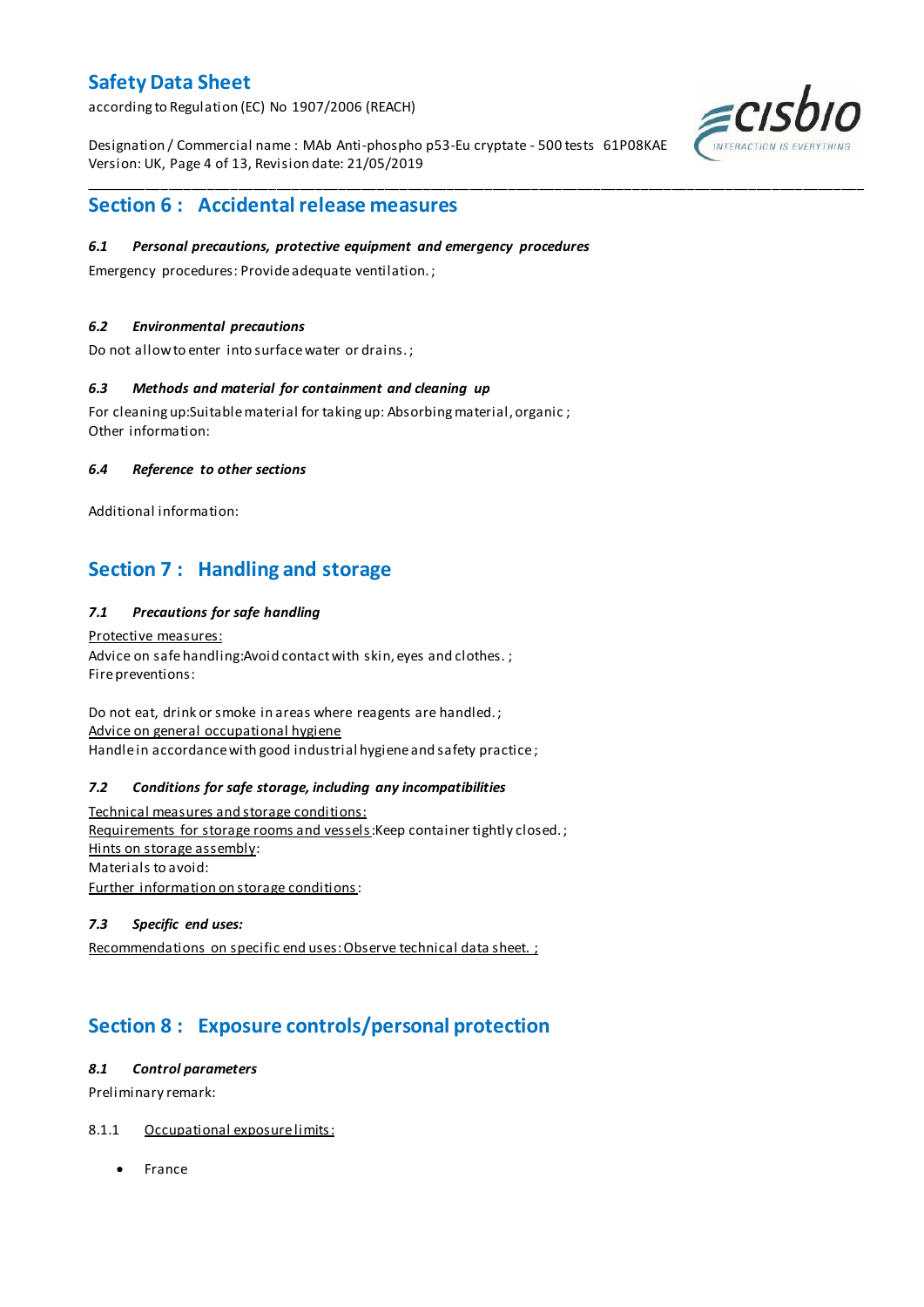according to Regulation (EC) No 1907/2006 (REACH)



Designation / Commercial name : MAb Anti-phospho p53-Eu cryptate - 500 tests 61P08KAE Version: UK, Page 5 of 13, Revision date: 21/05/2019

| Source:                 |           | Informations relatives à la réglementation VME (France) : ED 984, 07.2012 |            |           |            |           |  |  |  |  |  |  |  |
|-------------------------|-----------|---------------------------------------------------------------------------|------------|-----------|------------|-----------|--|--|--|--|--|--|--|
| Substance               | EC-No.    | <b>CAS-No</b>                                                             | VLE(mg/m3) | VLE (ppm) | VME(mg/m3) | VME (ppm) |  |  |  |  |  |  |  |
| 7365-45-9/230-<br>907-9 | 230-907-9 | 7365-45-9                                                                 |            |           |            |           |  |  |  |  |  |  |  |

## • Spain

| Source:                 | Limites de Exposicion Profesional para Agentes Quimicos en Espana<br>Instituto Nacional de Seguridade Higiene en el Trabajo<br><b>June 2015</b> |               |                  |              |                  |              |  |  |  |  |
|-------------------------|-------------------------------------------------------------------------------------------------------------------------------------------------|---------------|------------------|--------------|------------------|--------------|--|--|--|--|
| <b>Substance</b>        | EC-No.                                                                                                                                          | <b>CAS-No</b> | $VLA-EC$ (mg/m3) | VLA-EC (ppm) | $VLA-ED (mg/m3)$ | VLA-ED (ppm) |  |  |  |  |
| 7365-45-9/230-<br>907-9 | 230-907-9                                                                                                                                       | 7365-45-9     |                  |              |                  |              |  |  |  |  |

## **•** Germany

| Source:             | TRGS 900, June 2015, BAuA |               |               |           |  |  |  |  |  |  |  |
|---------------------|---------------------------|---------------|---------------|-----------|--|--|--|--|--|--|--|
| Substance           | EC-No.                    | <b>CAS-No</b> | $AGW$ (mg/m3) | AGW (ppm) |  |  |  |  |  |  |  |
| 7365-45-9/230-907-9 | 230-907-9                 | 7365-45-9     |               |           |  |  |  |  |  |  |  |

- Italia
- **•** Greece
- $\bullet$  UK

r

OSHA (USA)

| Source:                       |                         | Occupational Safety and Health Administration (OSHA) Permissible Exposure Limits (PELS) from 29 CFR 1910.1000 |                                             |                                                                                               |                                                                      |                                                                        |  |  |  |  |  |  |  |
|-------------------------------|-------------------------|---------------------------------------------------------------------------------------------------------------|---------------------------------------------|-----------------------------------------------------------------------------------------------|----------------------------------------------------------------------|------------------------------------------------------------------------|--|--|--|--|--|--|--|
| Substance                     | <b>CAS-No</b><br>EC-No. |                                                                                                               | <b>OSHA Permissible</b><br>8-hour TWA (ppm) | <b>OSHA Permissible</b><br>Exposure Limit (PEL)   Exposure Limit (PEL) 8-<br>hour TWA (mg/m3) | <b>OSHA Permissible</b><br><b>Exposure Limit (PEL)</b><br>STEL (ppm) | <b>OSHA Permissible</b><br><b>Exposure Limit (PEL)</b><br>STEL (mg/m3) |  |  |  |  |  |  |  |
| 7365-45-9 / 230-907 230-907-9 |                         | 7365-45-9                                                                                                     |                                             |                                                                                               |                                                                      |                                                                        |  |  |  |  |  |  |  |

## 8.1.2 Biological limit values (Germany):

| List of recommended health-based biological limit values (BLVs) and biological guidance values (BGVs), June 2014<br>Source: |
|-----------------------------------------------------------------------------------------------------------------------------|
|-----------------------------------------------------------------------------------------------------------------------------|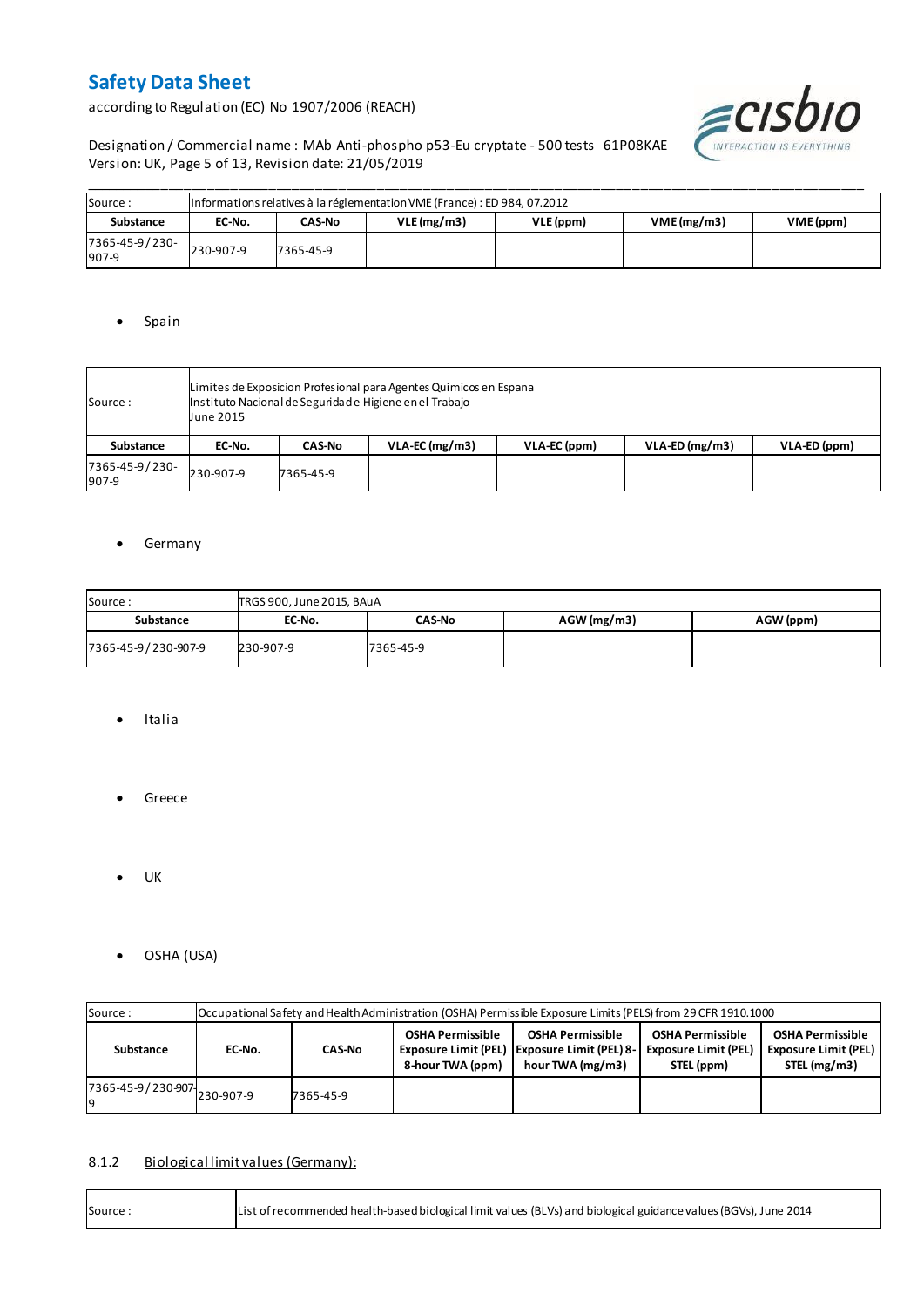according to Regulation (EC) No 1907/2006 (REACH)



Designation / Commercial name : MAb Anti-phospho p53-Eu cryptate - 500 tests 61P08KAE Version: UK, Page 6 of 13, Revision date: 21/05/2019

| Substance           | EC-No.    | <b>CAS-No</b> | BLV (mg/m3) | BLV (ppm) |
|---------------------|-----------|---------------|-------------|-----------|
| 7365-45-9/230-907-9 | 230-907-9 | 7365-45-9     |             |           |

## 8.1.3 Exposure limits at intended use (Germany):

| Source:             | TRGS 903, November 2015, BAuA |           |             |           |  |  |  |  |  |  |  |
|---------------------|-------------------------------|-----------|-------------|-----------|--|--|--|--|--|--|--|
| Substance           | EC-No.                        | CAS-No    | BGW (mg/m3) | BGW (ppm) |  |  |  |  |  |  |  |
| 7365-45-9/230-907-9 | 230-907-9                     | 7365-45-9 |             |           |  |  |  |  |  |  |  |

### 8.1.4 DNEL/PNEC-values:

### • DNEL worker

| Source:                 |        | <b>GESTIS</b> - substance database |                                                 |                                                          |                                                           |                                 |                                                                            |                                    |                                                                                 |  |  |  |  |  |  |
|-------------------------|--------|------------------------------------|-------------------------------------------------|----------------------------------------------------------|-----------------------------------------------------------|---------------------------------|----------------------------------------------------------------------------|------------------------------------|---------------------------------------------------------------------------------|--|--|--|--|--|--|
| Substance               | EC-No. | <b>CAS-No</b>                      | Acute - dermal,<br>local effects<br>(mg/kg/day) | $Long-term -$<br>dermal, local<br>effects<br>(mg/kg/day) | Long-term –<br>dermal.<br>systemic effects<br>(mg/kg/day) | $Acute -$<br>linhalation. local | $Acute -$<br>inhalation.<br>vuleffects (mg/m3) systemic effects<br>(mg/m3) | $Long-term -$<br>inhalation, local | $Long-term -$<br>inhalation.<br>~~ leffects (mg/m3) systemic effects<br>(mg/m3) |  |  |  |  |  |  |
| 7365-45-9/<br>230-907-9 |        | 230-907-97365-45-9                 |                                                 |                                                          |                                                           |                                 | 23.5-23.5                                                                  |                                    |                                                                                 |  |  |  |  |  |  |

### DNEL consumer

| Source:                       |        | GESTIS - substance database |                                               |                                                          |                                                             |                              |                                                                           |                                  |                                                                              |  |  |  |  |  |
|-------------------------------|--------|-----------------------------|-----------------------------------------------|----------------------------------------------------------|-------------------------------------------------------------|------------------------------|---------------------------------------------------------------------------|----------------------------------|------------------------------------------------------------------------------|--|--|--|--|--|
| Substance                     | EC-No. | <b>CAS-No</b>               | Acute-dermal.<br>local effects<br>(mg/kg/day) | $Long-term -$<br>dermal, local<br>effects<br>(mg/kg/day) | $Long-term -$<br>dermal,<br>systemic effects<br>(mg/kg/day) | Acute –<br>inhalation, local | $Acute -$<br>inhalation.<br>"leffects (mg/m3) systemic effects<br>(mg/m3) | Long-term –<br>inhalation, local | $Long-term -$<br>inhalation.<br>weffects (mg/m3) systemic effects<br>(mg/m3) |  |  |  |  |  |
| $7365 - 45 - 9/$<br>230-907-9 |        | 230-907-97365-45-9          |                                               |                                                          |                                                             |                              |                                                                           |                                  |                                                                              |  |  |  |  |  |

## DNEL remark:

• PNEC

| Source:         | <b>INERIS</b>                    |               |            |                                                                                                                  |  |  |              |  |                      |  |            |                      |  |              |  |  |
|-----------------|----------------------------------|---------------|------------|------------------------------------------------------------------------------------------------------------------|--|--|--------------|--|----------------------|--|------------|----------------------|--|--------------|--|--|
| Substance       |                                  |               |            | PNEC AQUATIC                                                                                                     |  |  |              |  |                      |  |            | <b>PNEC Sediment</b> |  |              |  |  |
|                 | EC-No.                           | <b>CAS-No</b> | freshwater |                                                                                                                  |  |  | marine water |  | intermittent release |  | freshwater |                      |  | marine water |  |  |
|                 |                                  |               |            | (mg/L)  (mg/kg)  (ppm)  (mg/L)  (mg/kg) (ppm)  (mg/L)  (mg/kg)  (ppm)  (mg/L) (mg/kg) (ppm) (mg/L) (mg/kg) (ppm) |  |  |              |  |                      |  |            |                      |  |              |  |  |
| 7365-45-9<br>19 | l/ 230-907-l230-907-9l7365-45-9l |               |            |                                                                                                                  |  |  |              |  |                      |  |            |                      |  |              |  |  |

| Source:          | <b>INERIS</b> |               |                    |                                      |                |                               |  |  |  |  |  |
|------------------|---------------|---------------|--------------------|--------------------------------------|----------------|-------------------------------|--|--|--|--|--|
| <b>Substance</b> | EC-No.        | <b>CAS-No</b> | <b>Others</b>      |                                      |                |                               |  |  |  |  |  |
|                  |               |               | PNEC soil          | PNEC sewage treatment<br>plant       | PNEC air       | PNEC secondary<br>poisoning   |  |  |  |  |  |
|                  |               |               | (mg/kg)<br>l(mg/L) | (mg/kg)<br>$(ppm)$ $(mg/L)$<br>(ppm) | (mg/L) (mg/kg) | (ppm) (mg/L) (mg/kg)<br>(ppm) |  |  |  |  |  |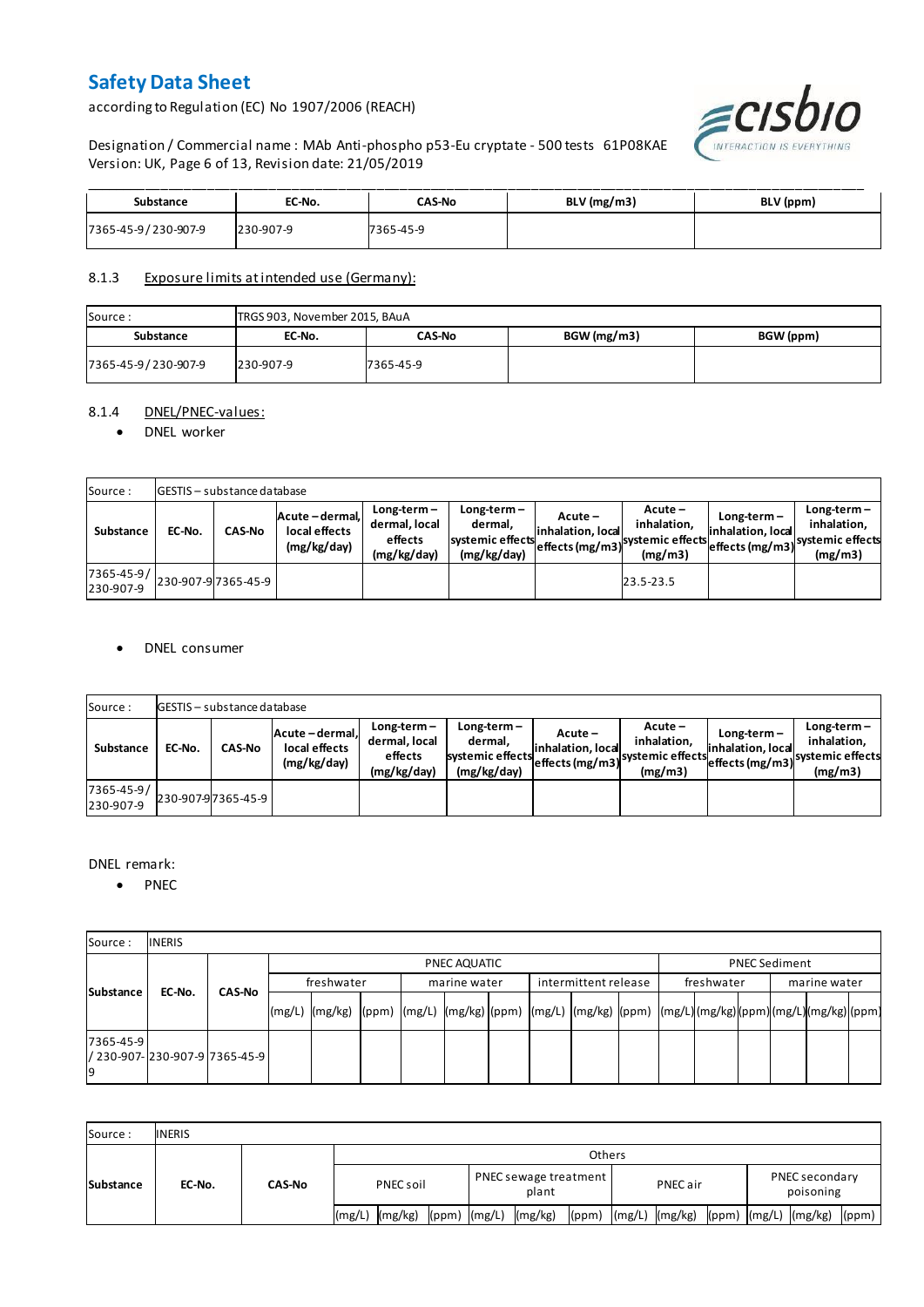according to Regulation (EC) No 1907/2006 (REACH)



Designation / Commercial name : MAb Anti-phospho p53-Eu cryptate - 500 tests 61P08KAE Version: UK, Page 7 of 13, Revision date: 21/05/2019

| $\begin{array}{ c c c }\n 7365-45-9/ & 230-907-9 \\  230-907-9 & & \n\end{array}$ | 7365-45-9 |  |  |  |  |  |  |
|-----------------------------------------------------------------------------------|-----------|--|--|--|--|--|--|

PNEC remark: Control parameters remark:

#### *8.2 Exposure controls*

8.2.1 Appropriate engineering controls:

8.2.2 Personal protective equipment:

**Eye / Face protection**: Safety glasses with side-shields ; **Skin protection**:Gloves ;

**Respiratory protection**:Ensure adequate ventilation ;

**Thermal hazards**:

8.2.3 Environmental exposure controls:

# **Section 9 : Physical and chemical properties**

#### *9.1 Information on basic physical and chemical properties*

| Appearance            |             |
|-----------------------|-------------|
| Physical state        | Liquid ;    |
| Colour                | Colorless ; |
| Odour                 |             |
| Odour threshold (ppm) |             |

|                                                             |                                           | Value | Concentration<br>(mol/L) | Method | Temperature (°C) | Pressure (kPa) | Remark |
|-------------------------------------------------------------|-------------------------------------------|-------|--------------------------|--------|------------------|----------------|--------|
| pH                                                          |                                           |       |                          |        |                  |                |        |
| Melting point (°C)                                          |                                           |       |                          |        |                  |                |        |
| Freezing point (°C)                                         |                                           |       |                          |        |                  |                |        |
| Initial boiling point/boiling range (°C)                    |                                           |       |                          |        |                  |                |        |
| Flash point (°C)                                            |                                           |       |                          |        |                  |                |        |
| Evaporation rate (kg/m <sup>2</sup> /h)                     |                                           |       |                          |        |                  |                |        |
| Flammability (type : ) (%)                                  |                                           |       |                          |        |                  |                |        |
| Upper/lower<br>flammability or explosive<br>limits          | Upper explosive limit<br>(%)              |       |                          |        |                  |                |        |
|                                                             | Lower explosive limit (%)                 |       |                          |        |                  |                |        |
| Vapour pressure (kPa)                                       |                                           |       |                          |        |                  |                |        |
| Vapour density (g/cm <sup>3</sup> )                         |                                           |       |                          |        |                  |                |        |
|                                                             | Density ( $g/cm3$ )                       |       |                          |        |                  |                |        |
| Densities                                                   | Relative density (g/cm <sup>3</sup> )     |       |                          |        |                  |                |        |
|                                                             | Bulk density (g/cm <sup>3</sup> )         |       |                          |        |                  |                |        |
|                                                             | Critical density (g/cm <sup>3</sup> )     |       |                          |        |                  |                |        |
| Solubility (Type: ) (g/L)                                   |                                           |       |                          |        |                  |                |        |
| Partition coefficient (log Pow)<br>n-octanol/water at pH :  |                                           |       |                          |        |                  |                |        |
| Auto-ignition temperature (°C)                              |                                           |       |                          |        |                  |                |        |
| Decomposition temperature (°C)<br>Decomposition energy : kJ |                                           |       |                          |        |                  |                |        |
| Viscosity                                                   | Viscosity, dynamic (poiseuille)           |       |                          |        |                  |                |        |
|                                                             | Viscosity, cinematic (cm <sup>3</sup> /s) |       |                          |        |                  |                |        |
| Oxidising properties                                        |                                           |       |                          |        |                  |                |        |
| Explosive properties                                        |                                           |       |                          |        |                  |                |        |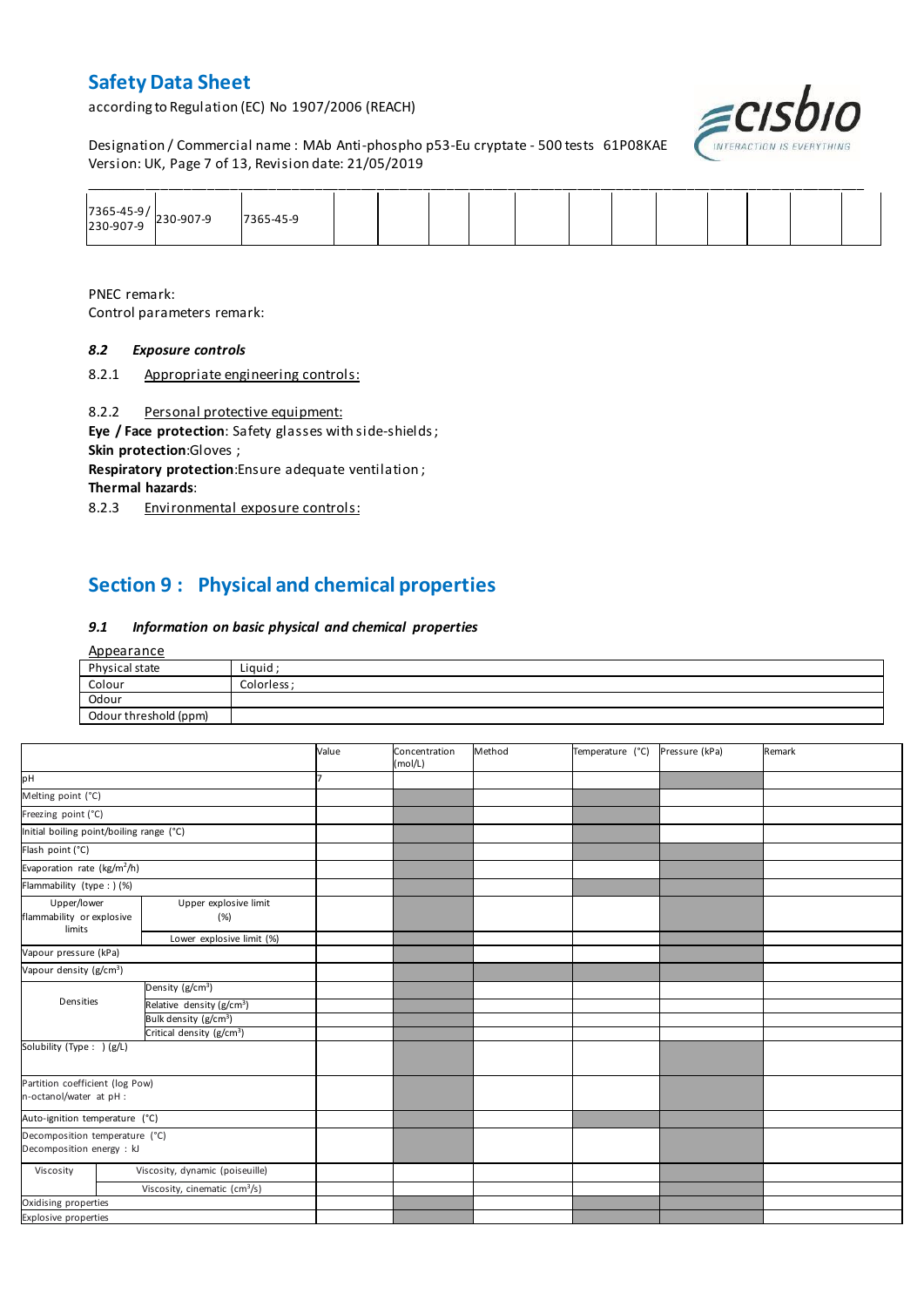according to Regulation (EC) No 1907/2006 (REACH)

Designation / Commercial name : MAb Anti-phospho p53-Eu cryptate - 500 tests 61P08KAE Version: UK, Page 8 of 13, Revision date: 21/05/2019

\_\_\_\_\_\_\_\_\_\_\_\_\_\_\_\_\_\_\_\_\_\_\_\_\_\_\_\_\_\_\_\_\_\_\_\_\_\_\_\_\_\_\_\_\_\_\_\_\_\_\_\_\_\_\_\_\_\_\_\_\_\_\_\_\_\_\_\_\_\_\_\_\_\_\_\_\_\_\_\_\_\_\_\_\_\_\_\_\_\_\_\_\_\_\_\_\_\_\_\_\_



### *9.2 Other information:*

No other relevant data available

# **Section 10 : Stability and reactivity**

*10.1 Reactivity* This material is considered to be non-reactive under normal use conditions. ;

- *10.2 Chemical stability*
- *10.3 Possibility of hazardous reactions*
- *10.4 Conditions to avoid:*
- *10.5 Incompatible materials:*
- *10.6 Hazardous decomposition products:*

Does not decompose when used for intended uses. ;

# **Section 11 : Toxicological information**

Toxicokinetics, metabolism and distribution

### *11.1 Information on toxicological effects*

#### **Substances**

**Acute toxicity**

Animal data: Acute oral toxicity:

Acute dermal toxicity:

Acute inhalative toxicity:

Practical experience / human evidence: Assessment / Classification: General Remark:

**Skin corrosion/irritation**

Animal data:

In-vitro skin test method: In-vitro skin test result: Assessment / Classification:

**Eye damage/irritation**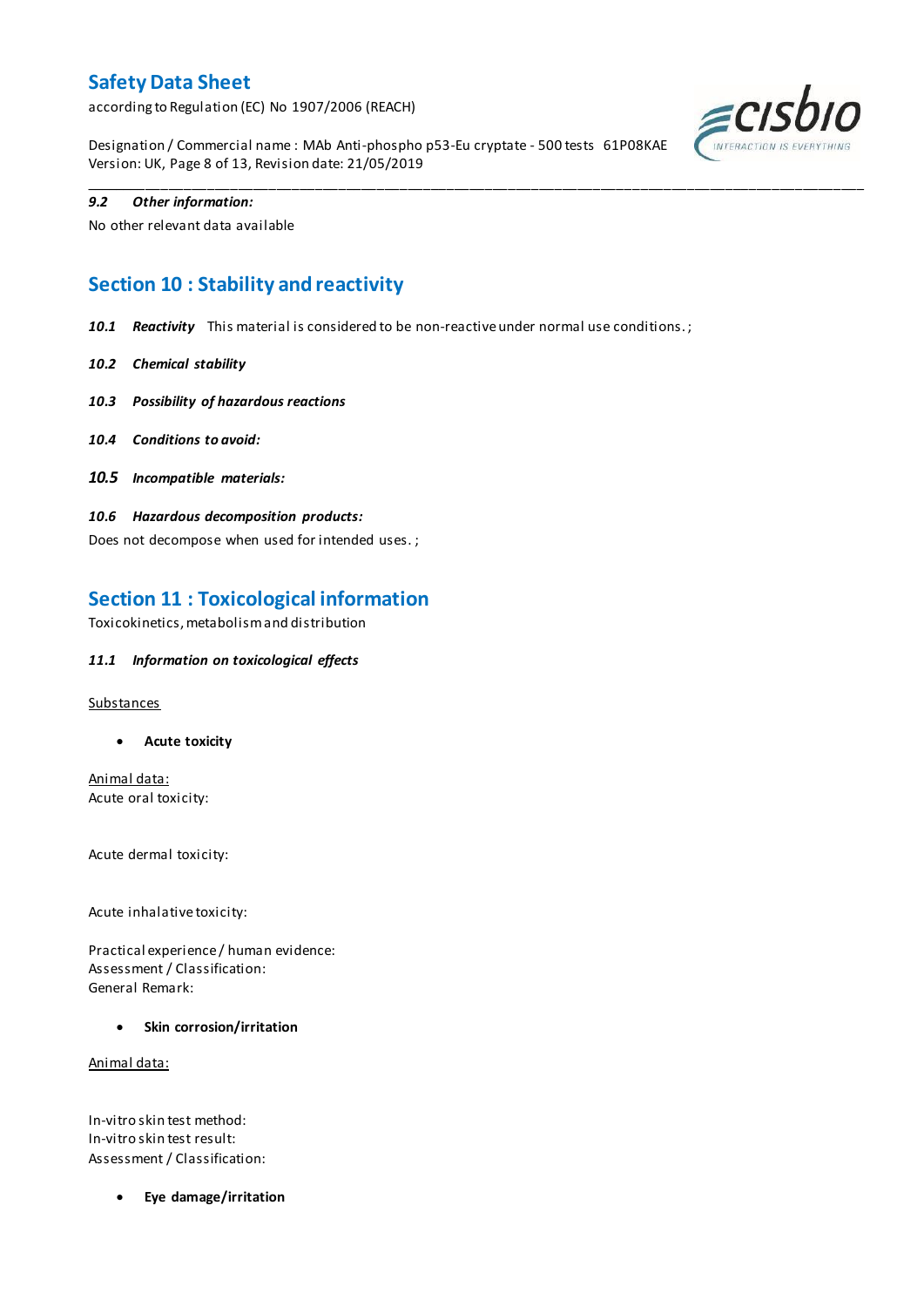according to Regulation (EC) No 1907/2006 (REACH)

Designation / Commercial name : MAb Anti-phospho p53-Eu cryptate - 500 tests 61P08KAE Version: UK, Page 9 of 13, Revision date: 21/05/2019

\_\_\_\_\_\_\_\_\_\_\_\_\_\_\_\_\_\_\_\_\_\_\_\_\_\_\_\_\_\_\_\_\_\_\_\_\_\_\_\_\_\_\_\_\_\_\_\_\_\_\_\_\_\_\_\_\_\_\_\_\_\_\_\_\_\_\_\_\_\_\_\_\_\_\_\_\_\_\_\_\_\_\_\_\_\_\_\_\_\_\_\_\_\_\_\_\_\_\_\_\_



#### Animal data:

In vitro eye test method: In vitro eye test result: Assessment / Classification:

- **CMR effects (carcinogenity, mutagenicity and toxicity for reproduction)**
	- o Germ cell mutagenicity:

Animal data:

Assessment / Classification:

o Carcinogenicity

Practical experience / human evidence: Animal data:

Other information: Assessment / Classification:

o Reproductive toxicity

Practical experience / human evidence: Animal data:

Other information: Assessment / Classification:

Overall assessment on CMR properties:

- **Specific target organ toxicity (single exposure)**
	- o STOT SE 1 and 2

Animal data:

Other information:

o STOT SE 3

Practical experience / human evidence:

Other information: Assessment / Classification:

### **Specific target organ toxicity (repeated exposure)**

Practical experience / human evidence: Animal data:

Assessment / Classification: Other information

**Aspiration hazard**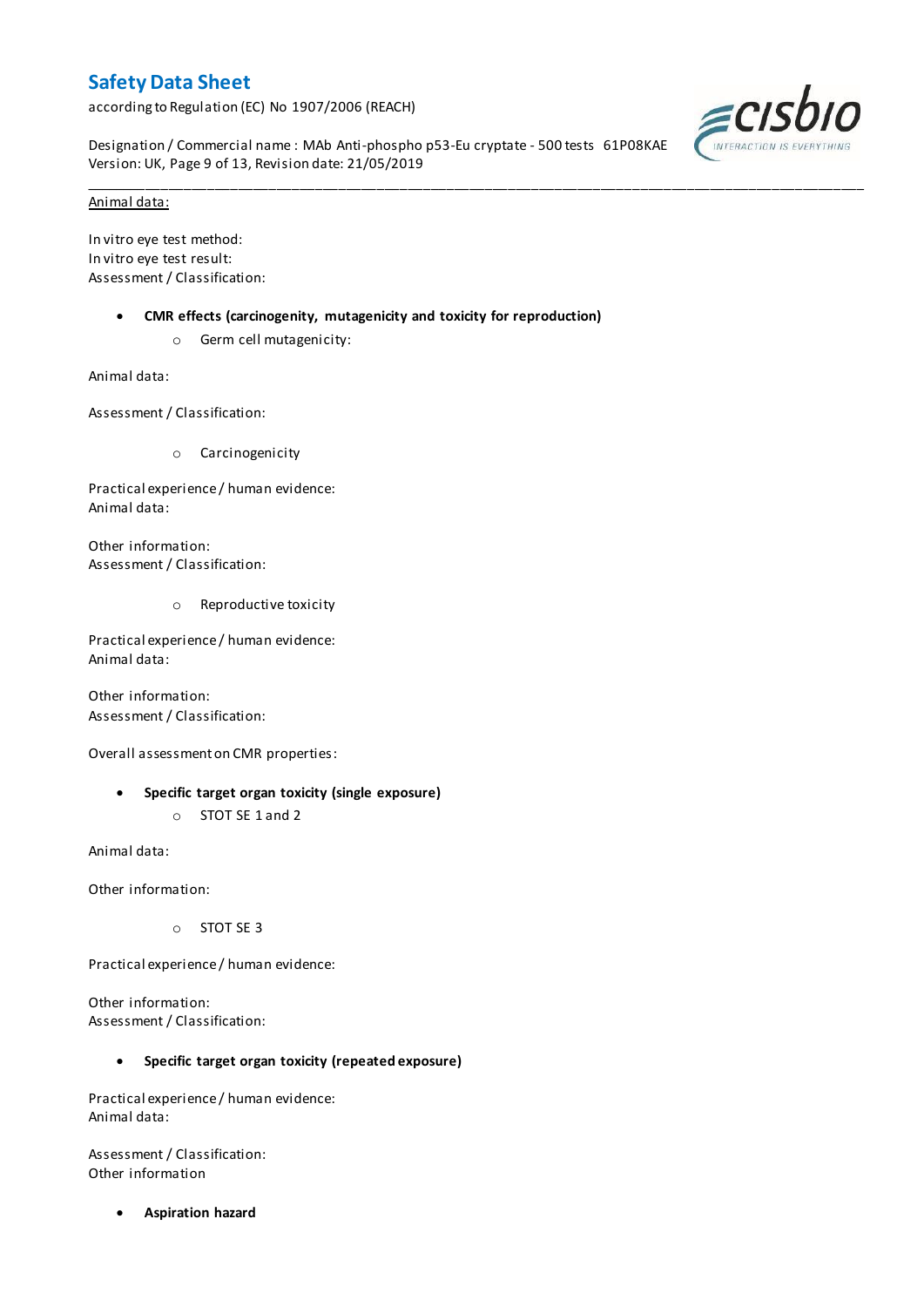according to Regulation (EC) No 1907/2006 (REACH)

Designation / Commercial name : MAb Anti-phospho p53-Eu cryptate - 500 tests 61P08KAE Version: UK, Page 10 of 13, Revision date: 21/05/2019



Practical experience / human evidence: Experimental data: viscosity data: see SECTION 9. Assessment / Classification: Remark:

11.1.1 Mixtures No toxicological information is available for the mixture itself

# **Section 12 : Ecological information**

In case that test data regarding one endpoint/differentiation exist for the mixture itself, the classification is carried out according to the substance criteria (excluding biodegradation and bioaccumulation). If no test data exist, the criteria for mixture classification has to be used (calculation method) in this case the toxicological data of the ingredients are shown.

\_\_\_\_\_\_\_\_\_\_\_\_\_\_\_\_\_\_\_\_\_\_\_\_\_\_\_\_\_\_\_\_\_\_\_\_\_\_\_\_\_\_\_\_\_\_\_\_\_\_\_\_\_\_\_\_\_\_\_\_\_\_\_\_\_\_\_\_\_\_\_\_\_\_\_\_\_\_\_\_\_\_\_\_\_\_\_\_\_\_\_\_\_\_\_\_\_\_\_\_\_

## *12.1 Aquatic toxicity:*

Acute (short-term) fish toxicity

Chronic (long-term) fish toxicity

Acute (short-term) toxicity to crustacea

Chronic (long-term) toxicity to crustacea

Acute (short-term) toxicity to algae and cyanobacteria

Toxicity to microorganisms and other aquatic plants / organisms

Assessment / Classification:

## *12.2 Persistence and degradability*

Biodegradation:

Abiotic Degradation:

Assessment / Classification:

## *12.3 Bioaccumulative potential*

Bioconcentration factor (BCF):

*12.4 Mobility in soil*

### *12.5 Results of PBT and vPvB assessment*

*12.6 Other adverse effects:*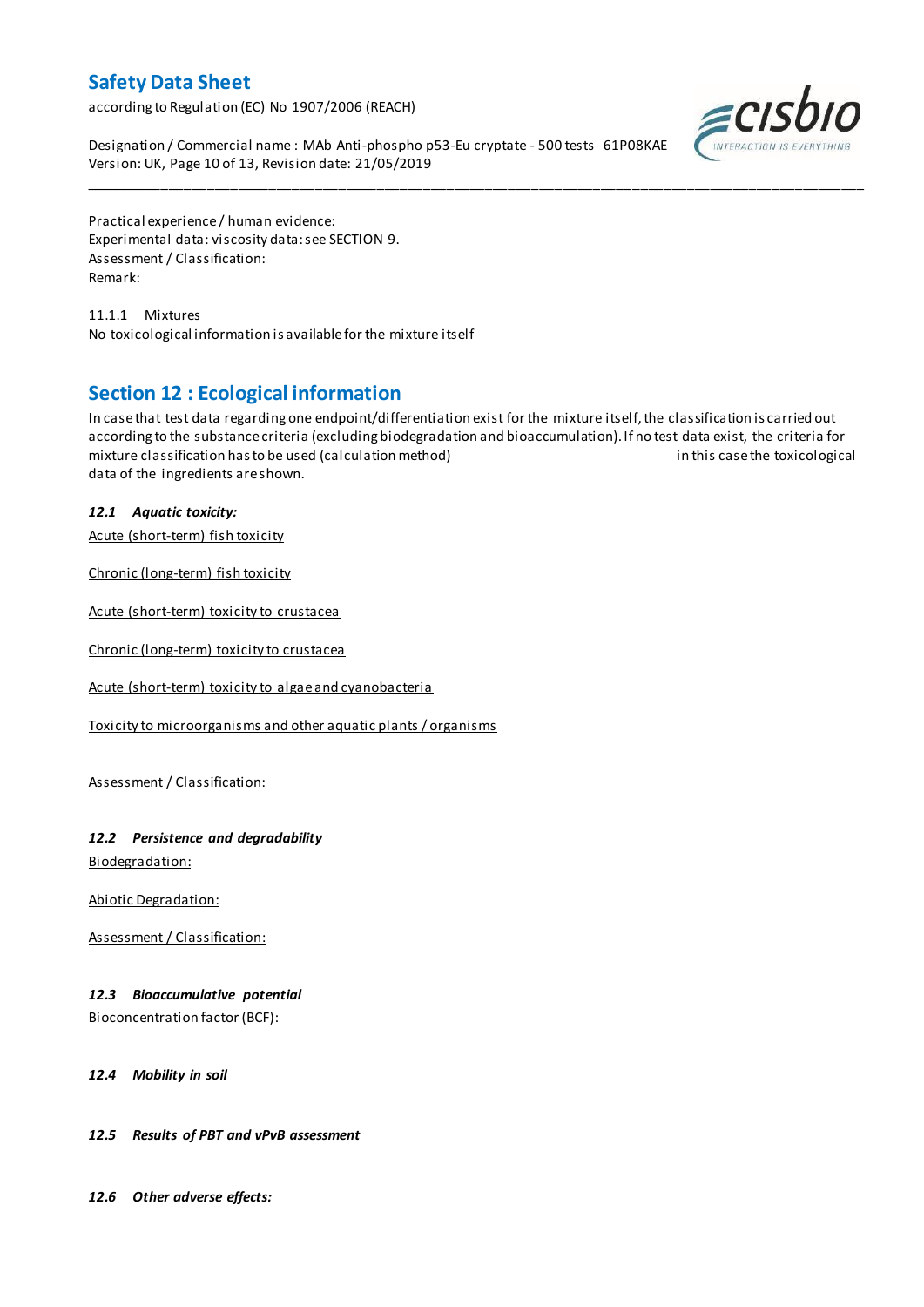according to Regulation (EC) No 1907/2006 (REACH)

Designation / Commercial name : MAb Anti-phospho p53-Eu cryptate - 500 tests 61P08KAE Version: UK, Page 11 of 13, Revision date: 21/05/2019



Additional ecotoxicological information:

# **Section 13 : Disposal considerations**

#### *13.1 Waste treatment methods*

Waste treatment options:Dispose of waste according to applicable legislation. ;

*Transport in bulk according to Annex II of MARPOL 73/78 and the IBC Code*

# **Section 14 : Transport information**

ADR/RID/AND/IMDG/IATA

| UN No.                     |  |
|----------------------------|--|
| UN Proper shipping name    |  |
| Transport hazard class(es) |  |
| Hazard label(s)            |  |
|                            |  |
| Packing group              |  |

\_\_\_\_\_\_\_\_\_\_\_\_\_\_\_\_\_\_\_\_\_\_\_\_\_\_\_\_\_\_\_\_\_\_\_\_\_\_\_\_\_\_\_\_\_\_\_\_\_\_\_\_\_\_\_\_\_\_\_\_\_\_\_\_\_\_\_\_\_\_\_\_\_\_\_\_\_\_\_\_\_\_\_\_\_\_\_\_\_\_\_\_\_\_\_\_\_\_\_\_\_

## Land transport (ADR/RID) Classification code ADR: Special Provisions for ADR/RID: Limited quantities for ADR/RID:<br>
Packing Instructions for ADR/RID: Special packing provisions for ADI Special packing provisions for ADR/RID: Mixed packing provisions: Portable tanks and bulk containers Instructions: Portable tanks and bulk containers Special Provisions: ADR Tank Code: ADR Tank special provisions: Vehicle for tank carriage: Special provisions for carriage Packages: Special provisions for carriage Bulk: Special provisions for carriage for loading, unloading and handling: Special Provisions for carriage Operation: Hazard identification No: Transport category (Tunnel restriction code): Sea transport (IMDG) Marine Pollutant: Subsidiary risk(s) for IMDG: Packing provisions for IMDG: Limited quantities for IMDG: Packing instructions for IMDG: IBC Instructions: IBC Provisions: IMO tank instructions: UN tank instructions: Tanks and bulk Provisions: EmS : Stowage and segregation for IMDG: Properties and observations: Inland waterway transport (ADN) Classification Code ADN: Special Provisions ADN: Limited quantities ADN: Excepted quantities ADN: Carriage permitted: Carriage permitted: Provisions concerning loading and unloading: Provisions concerning carriage: Number of blue cones/lights: Remark: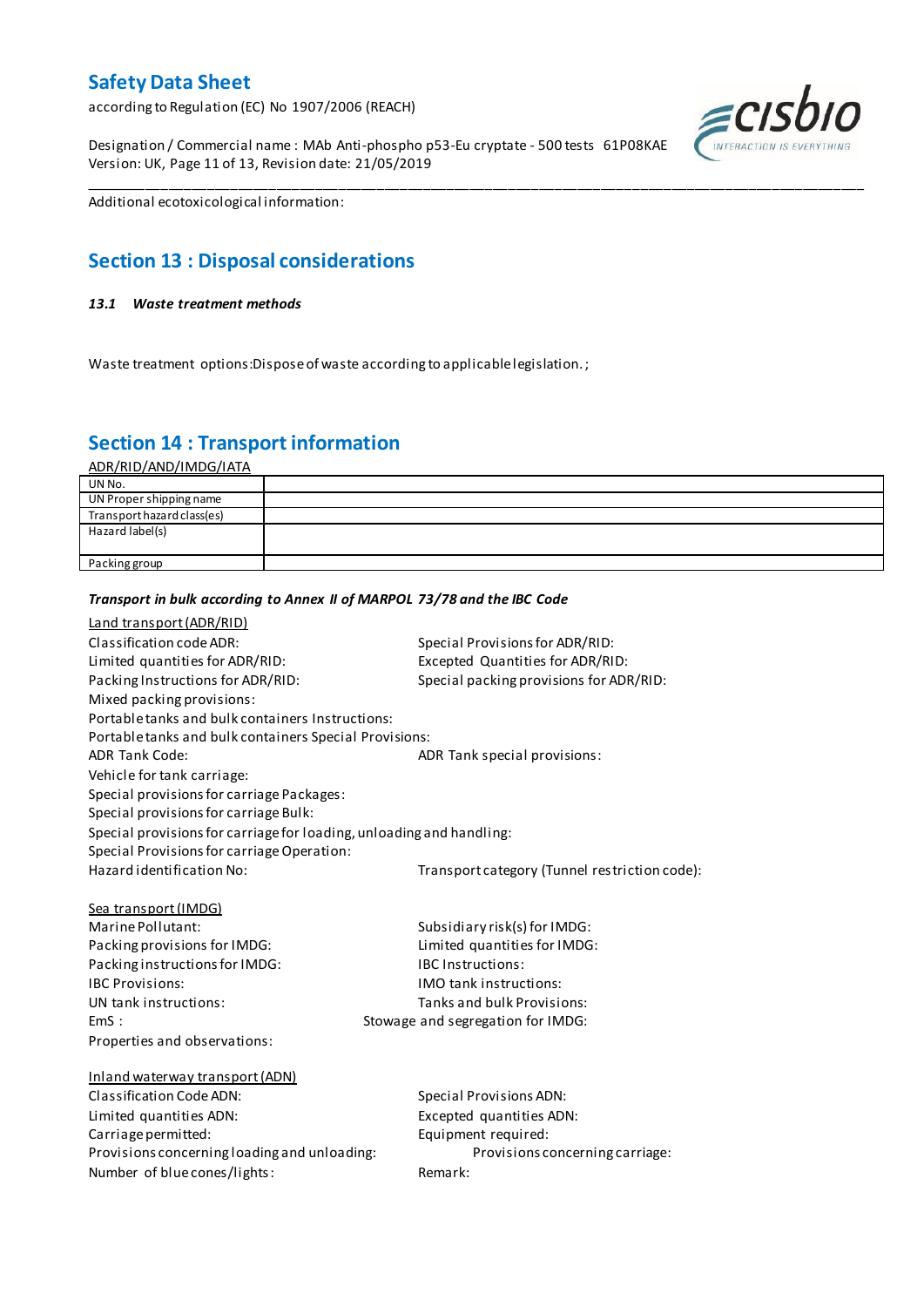according to Regulation (EC) No 1907/2006 (REACH)

Designation / Commercial name : MAb Anti-phospho p53-Eu cryptate - 500 tests 61P08KAE Version: UK, Page 12 of 13, Revision date: 21/05/2019



Air transport (ICAO-TI / IATA-DGR) Subsidiary risk for IATA: Excepted quantity for IATA: Passenger and Cargo Aircraft Limited Quantities Packing Instructions: Passenger and Cargo Aircraft Limited Quantities Maximal Net Quantity : Passenger and Cargo Aircraft Packaging Instructions : Passenger and Cargo Aircraft Maximal Net Quantity : Cargo Aircraft only Packaging Instructions : Cargo Aircraft only Maximal Net Quantity : ERG code: Special Provisions for IATA:

\_\_\_\_\_\_\_\_\_\_\_\_\_\_\_\_\_\_\_\_\_\_\_\_\_\_\_\_\_\_\_\_\_\_\_\_\_\_\_\_\_\_\_\_\_\_\_\_\_\_\_\_\_\_\_\_\_\_\_\_\_\_\_\_\_\_\_\_\_\_\_\_\_\_\_\_\_\_\_\_\_\_\_\_\_\_\_\_\_\_\_\_\_\_\_\_\_\_\_\_\_

# **Section 15 : Regulatory information**

### *15.1 Safety, health and environmental regulations/legislation specific for the substance or mixture*

EU regulations

Authorisations and/or restrictions on use:

Authorisations: Restrictions on use: SVHC :

- Other EU regulations:
- Directive 2010/75/EC on industrial emissions

Not relevant

National regulations

### *15.2 Chemical Safety Assessment:*

For this mixture, no chemical safety assessment has been carried out

# **Section 16 : Other information**

### *16.1 Indication of changes*

Date of the previous version:03/05/2019 Modifications:

*16.2 Other informations*

*16.3 Classification for mixtures and used evaluation method according to regulation (EC) 1207/2008 [CLP]:* See SECTION 2.1 (classification).

### *16.4 Relevant R-, H- and EUH-phrases (number and full text):*